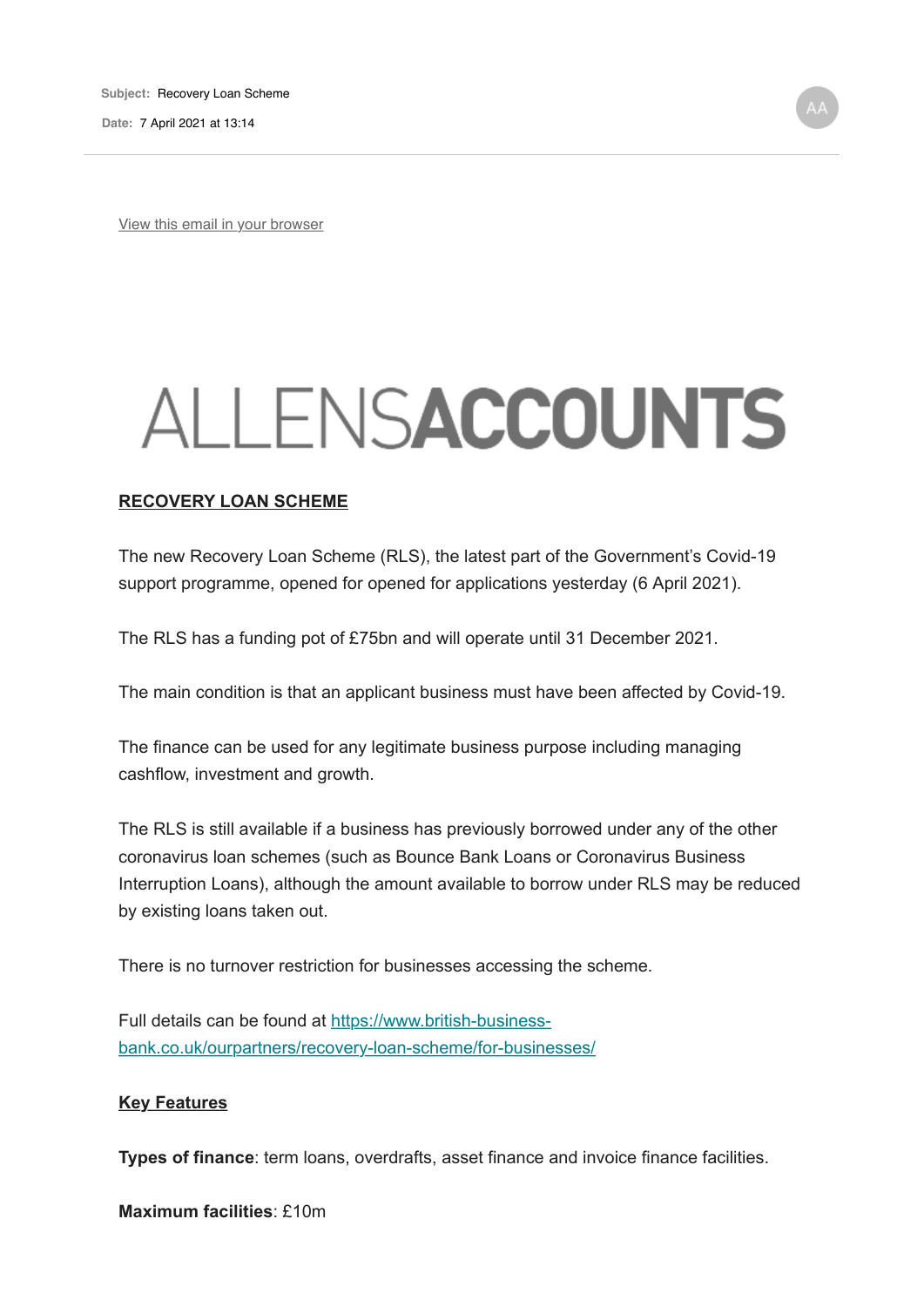**Minimum facilities**: £1k (asset and invoice finance); £25k (term loans and overdrafts).

**Term**: up to 6 years (terms loans and asset finance); up to 3 years (overdrafts and invoice finance).

**Interest and fees**: the business will meet the cost of interest payments and fees associated with the facility. The annual effective rate of interest, upfront fee and other fees cannot be more than 14.99%.

**Guarantees**: RLS gives the lender a government-backed guarantee against the outstanding balance of the facility. Borrower are 100% liable for the debt. For loans of £250,000 or less, the lender will not take any form of personal guarantee. For amounts over £250,000, the lender has the discretion to decide whether to take personal guarantees. However, above £250,000, the maximum amount that can be covered under RLS is capped at 20% of the outstanding balance of the RLS facility after the proceeds of business assets have been applied.

## **Lenders**

The RLS will initially be available through a number of lenders accredited by the British Business Bank.

Current accredited lenders include Bank of Scotland, Barclays, HSBC, NatWest, Lloyds Bank, Paragon, RBS, Santander, Skipton Business Finance, Yorkshire Bank and Clydesdale Bank. New lenders under the scheme will be listed on the British Business Bank website as they become accredited.

A key aim of the RLS is to improve the terms on offer to a business, but if a lender can offer the choice of a commercial loan on better terms, without requiring the guarantee provided by the RLS, they should do so.

Lenders will be required to undertake standard credit, fraud, Anti-Money Laundering (AML) and Know Your Customer (KYC) checks for all applicants.

Applicants for finance will need to provide certain evidence to show they can afford to repay the RLS-backed facility. This is likely to include the following:

- management accounts;
- business plans;
- forecasts and projections:
- historic accounts; and